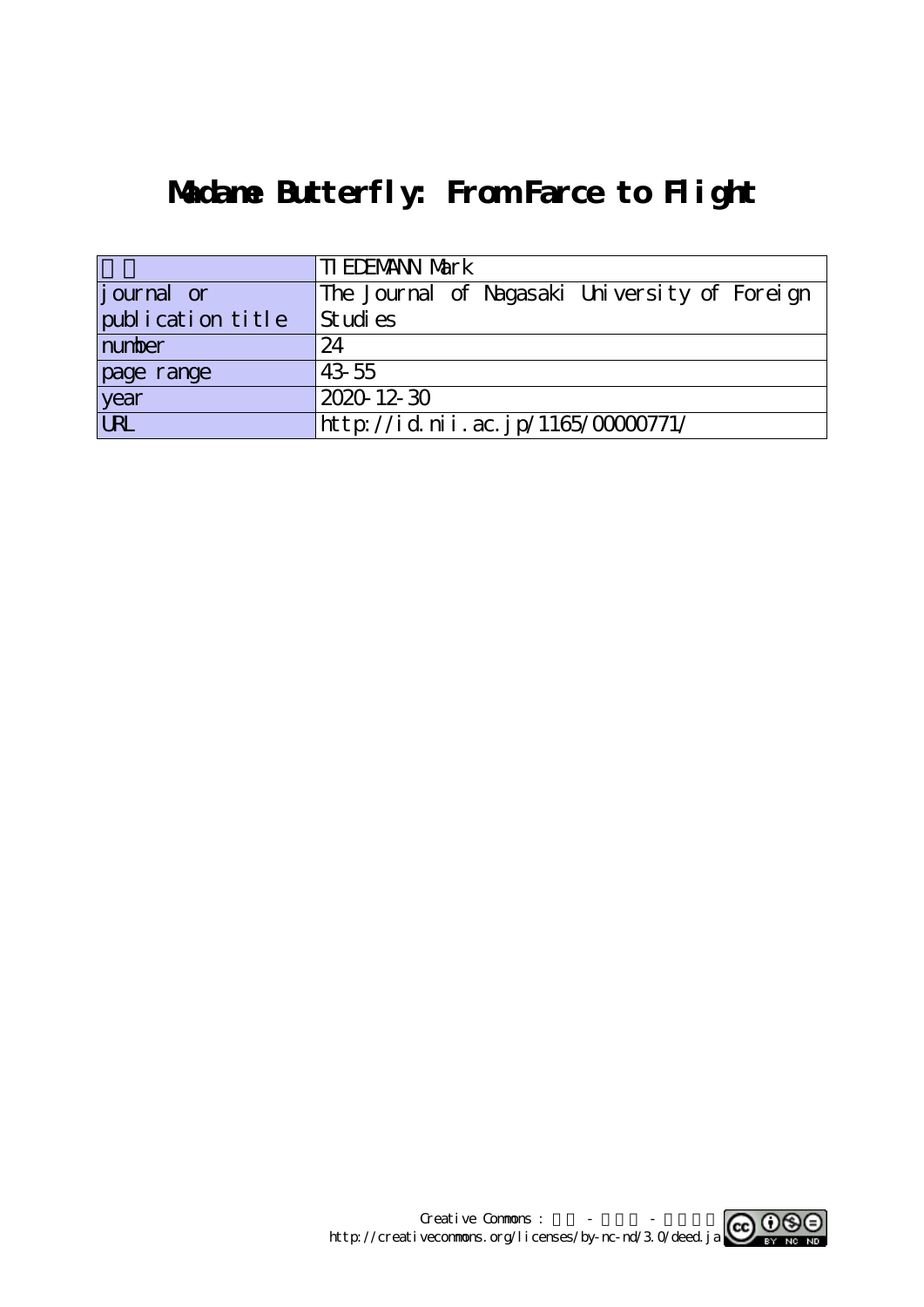The Journal of Nagasaki University of Foreign Studies No. 24 2020

# Madame Butterfly: From Farce to Flight

Mark Tiedemann

マダムバタフライ:茶番劇から飛行へ

マーク ティーダマン

**長崎外大論叢**

**第24号 (別冊)**

**長崎外国語大学 2020年12月**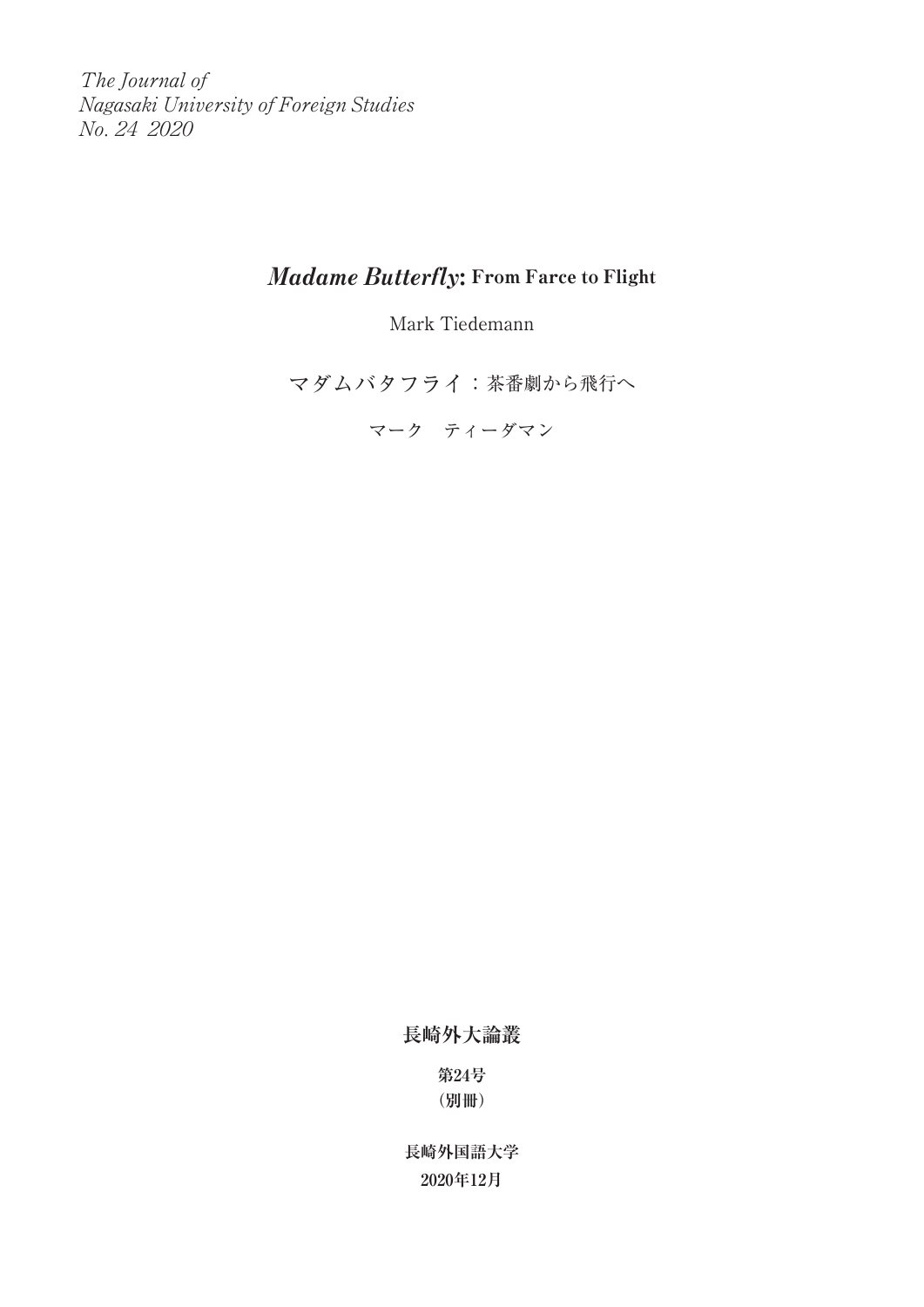## Madame Butterfly: From Farce to Flight

Mark Tiedemann マダムバタフライ:茶番劇から飛行へ マーク ティーダマン

#### Abstract

Madame Butterfly continues to be one of the most popular opera performances in the world. Puccini's brilliant music is mostly to credit for its success, but the composer also got his version of the narrative right. The story of the lecherous foreign sailor and the trusting girl he leaves behind went through several versions by several authors, but none of these were satisfactory. This paper will look at the versions of the story to see what was problematic with them, how they built upon each other, and why the version in the opera still speaks to audiences after more than a hundred years.

#### **概要**

マダム・バタフライは今もなお世界で最も人気のあるオペラ公演の1つであり続けている。プッチーニの 素晴らしい音楽が最もその成功に功績があるが、作曲家は彼の物語の解釈においても正しさを得ている。好 色な外国人船乗りと彼を信じていたが置き去りにされた少女の物語は、何人かの著者によっていくつかの解 釈がなされたが、これらはどれも満足いくものではなかった。この論文では物語の様々な解釈を概観し、何 が問題であったか、それぞれがどのように構築され、なぜオペラ版の解釈が100年以上経っても聴衆に影響 を与えているのかについて述べている。

#### Keywords

Madame Butterfly, Giacomo Puccini, John Luther Long, Pierre Loti

#### Introduction

At the age of 116, Giacomo Puccini's opera *Madama Butterfly* remains one of the most prevalent items in the opera canon. That is not to say that Madame Butterfly (the English title) is not also surrounded by plenty of controversy, which is mostly centered around issues of cultural appropriation: in the use of cultural stereotypes and in the way performances get cast (Nussbaum). Yet in spite of these concerns, its appeal continues, and it is "ranked number one on Opera America's list of the 20 mostperformed operas" (Opera Education), and sixth in performance frequency among all opera performances in the U.S. and Europe during 2009-14 (Nussbaum). In some respects, it is easy to see why it is so popular. The work is an opera, so the most important aspect is the music, and Puccini is adept at moving us from gentle tiptoes to soring tragedy. However, the music tells a narrative just as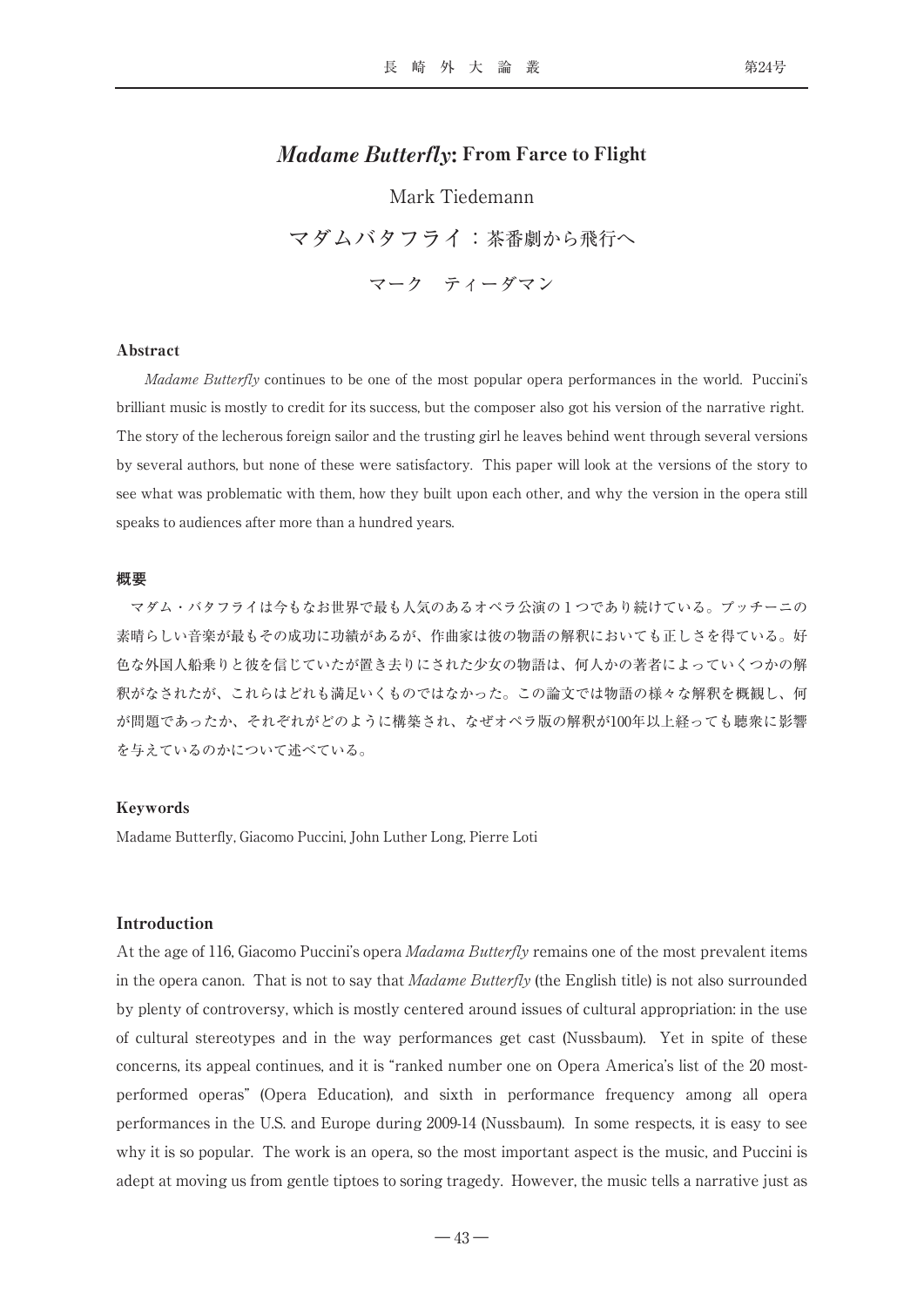the narrative is inspired by the music. *Madame Butterfly* is the story of a young girl who sacrifices everything for love, and its pathetic portrayal continues to engage audiences.

The story Puccini used was the culmination of several works which seem to have been incorporating and revising aspects of previous versions while adding ideas of their own. Working backward, the story of the opera was based on the one-act stage play of the same name by David Belasco, which was itself based on the short story by John Luther Long. Long's story seems to be based on, or more accurately influenced by, a travel narrative novel Madame Chrysantheme by Pierre Loti. Between Loti and Long's stories there was a pair of additional works that are not so well recognized, but which seem to have added some texture to the fabric of the narrative. However, unlike the opera, which has survived well into the twenty-first century, it is very difficult for modern audiences to experience the stories by Loti, Long and Belasco, and they were doomed to oblivion, for various reasons, if it were not for the success of the opera. We can say that the story was rescued from its sources by Puccini along with his librettists Luigi Illica and Giuseppe Giacosa (the team to be referred to as Puccini). What allowed the opera to become so successful was the development of the story, the attenuation of the tone, the clarity of the message.

#### Source texts

Pierre Loti was the pen name of Louis Marie-Julien Viaud (1850-1923), a French naval officer and author of novels and short stories, mostly concerning his experiences in exotic places. Aided by his travels in his naval service, Loti wrote about his time in Istanbul and Tahiti, as well as other places, before his ship was to dock for a couple of months in the summer of 1885 in Japan in the port city of Nagasaki. The officer arranged a temporary relationship, referred to as a "marriage," to a local girl and the rental of the second floor of a house on a hillside in the town for the two to inhabit together. Loti kept a detailed diary and turned his experience into a semi-autobiographical travel log novel in 1887. "This record is the journal of a summer of my life, in which I have changed nothing, not even the dates, thinking that in our efforts to arrange matters we succeed often only in disarranging them" (Loti 4). Loti's penchant for description and his keen sense for what his readers might want to experience through his writing made the book very popular, with twenty-five editions in five years and reprints continuing for over forty years, and its translations into many languages allowing a wide distribution. Loti's story set the basis for all the subsequent stories―the location in Japan in the city of Nagasaki, and the couple's abode in a house on a hill, the visiting Western sailor, the local girl who is temporarily "wedded," and the broker who makes the union and the rental of the house possible.

Between Loti and Long's stories there appeared two other versions of the story which contributed basic elements to the development of the story. In 1893 the composer Andre Messager, with librettists Georges Hartmann and Alexandre Andre (the team to be referred to as Messager) produced Madame Chrysantheme, an operatic version of Loti's story. They kept to Long's basic story, his set of characters (Loti is now Pierre) and his alternating domestic and outdoor scenes. Unlike Loti, however, Messager begins to flesh out the character of the girl. Chrysantheme is now a geisha, so she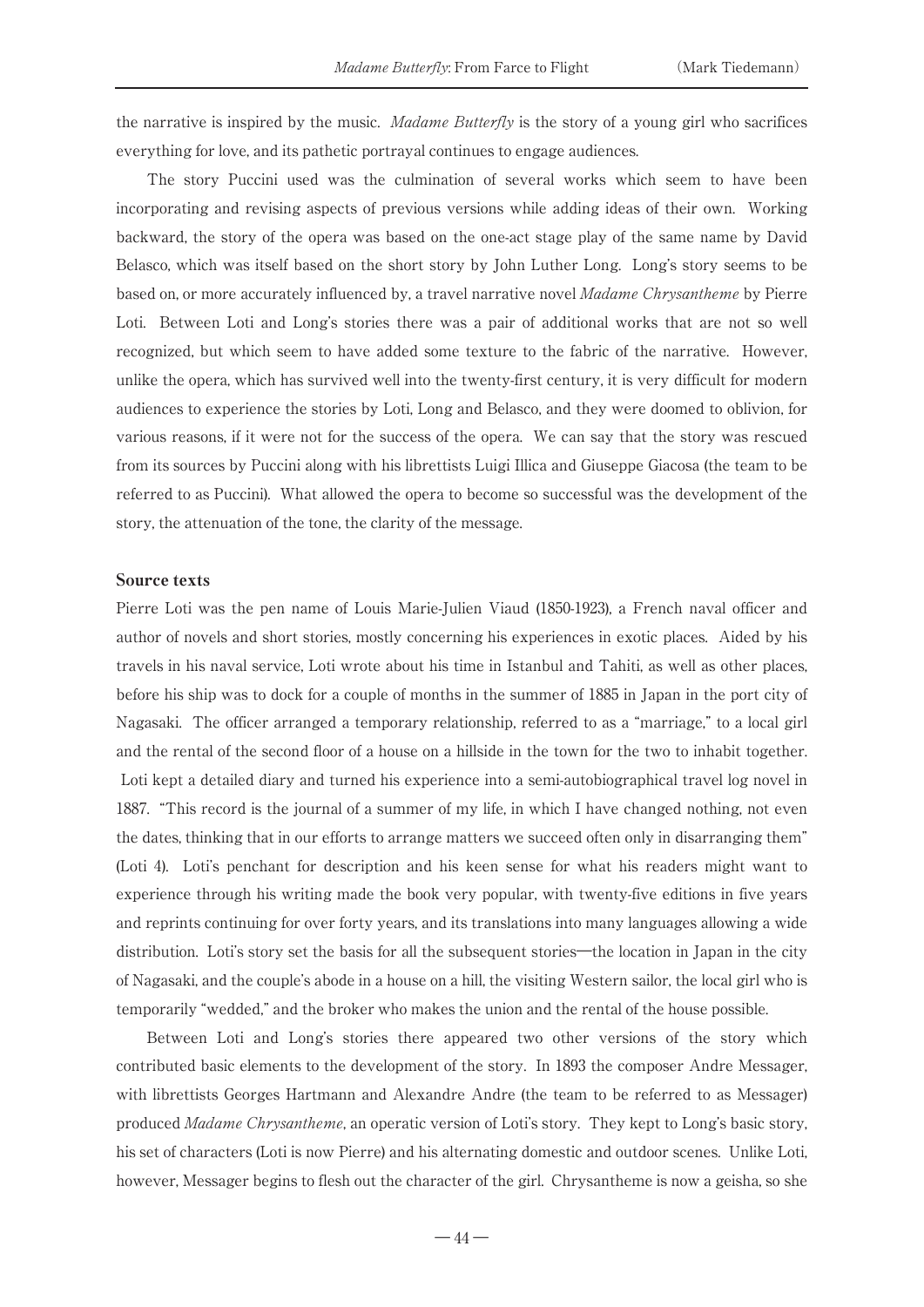is a member of an accomplished class of artists rather than just a paid consort. In addition, there are signs that Pierre actually cares for the girl and the girl for him, thereby introducing an emotional element which is entirely lacing in either of the main characters in Loti's story. On his arrival in Nagasaki, Pierre sees Chrysanthemum performing and is immediately struck with her,

Since I must marry in this country  $\ell$  Like a child entrusted to my care  $\ell$  I would protect her! Really / What an amusing home we would have, we two! / Neither reproaches, nor tears, nor jealous words. For a wife / I would go far to find a better (1.3.144, 147-150; Hartmann/Burden 10).

Pierre also becomes jealous, a tact taken from Loti, but whereas Loti becomes jealous more of the behavior of his friend Yves toward the girl, Pierre is jealous of the girl's behavior toward his friend. In the end the two have a heartfelt parting,

PIERRE: "Farewell, little woman,  $\angle$  To our short lovemaking.  $\angle$  Let us ever remember them in our souls. / Farewell!" (Chrysantheme silently abandons herself to Pierre's embrace. He starts to leave her, Chrysantheme tries to speak; he returns to her.)

CHRYSANTHEME: (effusively, in a low voice) Not yet . . . Au Revoir! / Before you leave, come and kiss me tonight!

(Pierre kisses her for the last time and tears himself from her arms) (4.7.812-818; Burden 46)

and the story ends with Pierre at sea reading Chrysantheme's letter, "I want you to know, when you shall be far away  $\ldots$  very far away from me  $\ldots$  that in Japan there are loving women, women of love  $\ldots$ who weep!" (Epilogue. 861-863: Burden 50).

In the same year as Messager's opera, Felix Regamey published a book The Pink Notebooks of Madame Chrysanthemum in French in La Plume as a rebuttal to Loti's portrayal of Japan and especially of Japanese women. Regamey was a life-long enthusiast of Japanese culture and a scholar of intercultural art. Obviously upset with Loti's condescension towards the Japanese, he turned Loti's story on its head by writing from the perspective of Chrysantheme while copying Loti's technique of writing a diary, but this time it is the girl's diary. "Regamey's narrative redirects the critical appraisal away from ʻthe Japanese woman' and toward ʻthe Frenchman.'" He spins Chrysanthemum as being cultured and the naval officer as being "Crude, as a character whose racist and sexist bias against the Japanese prevented him from admiring Chrysanthemum's refinement" (Cooperstein). Regamey gives Chrysanthemum a samurai family background and a dignified air. Though she is doting and dependent, she retains her pride. She gets her back up when she realizes her abandonment, and she gets angry: "Does this miserable man think I care at all for his coins and that I am ringing them to make sure they are not counterfeit? This is the ultimate insult!" (47). Also importantly, it is Regamey who introduces suicide as an end to the story, something he characterizes as "very Japanese" (Cooperstein). In an epilogue, he adds,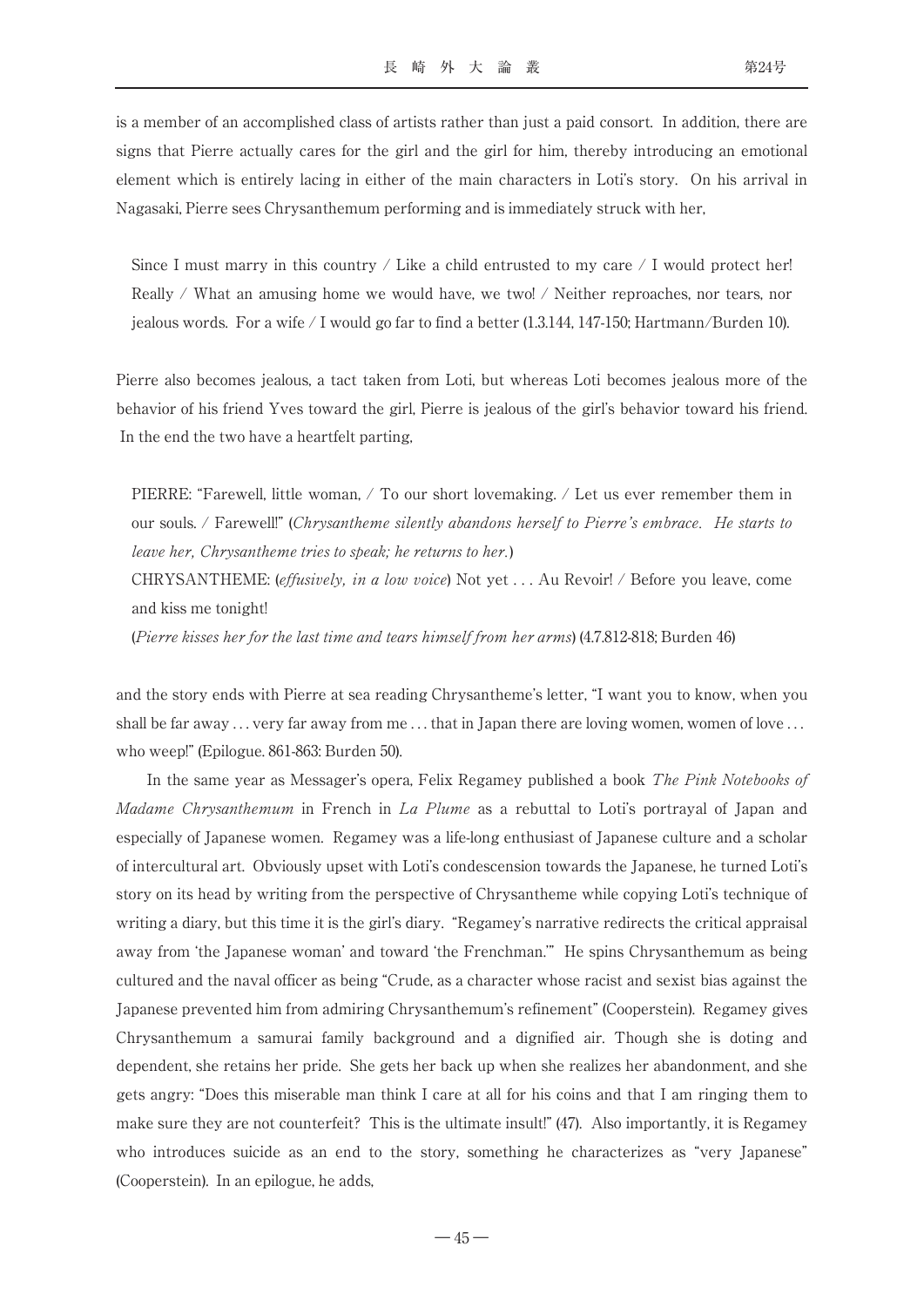The forsaken woman, wanting to end her existence, hurled herself into the sea. Around her neck she had one hundred silver coins tied up in a piece of rare silk. She was saved. The silken envelope was retrieved; it contained only little bits of paper stuck to the wet fabric—the silver had sunk to the bottom of the sea (Cooperstein).

The short story "Madame Butterfly" by the American lawyer John Luther Long was published in the Century Magazine in 1898. Among many other changes to Loti's story, Long's version portrays the girl's father as a samurai and includes an unsuccessful suicide at the end. The association of Japan with samurai and suicide is as old as the eighteenth century, so whether Long added these ideas on his own, or whether he adopted them from Regamey has not yet been, and probably cannot be determined. There are also obvious similarities between Long's story and Loti's. Long never admitted to the connections to Loti's story, so that Loti's influence can only be made by conjecture. Besides the similarities in location, characters and situation outlined above, there are specific likenesses, such as the opening scene where the male character, on route from the Mediterranean to Japan, discusses the possibility of marrying a girl for the short time they will be in port (Burke-Gaffney 72).

In tone and perspective, Long's and Loti's stories could not be more unlike each other. Whereas Loti's story is told entirely from the viewpoint of the foreigner, the focus of Long's story is the perspective of the girl, now called Butterfly. Ninety percent of Long's story focuses on her, and the two new major characters, her maidservant Suzuki and the American Consul Sharpless, become necessary devices so that Butterfly has someone to talk to in order to express her thoughts and feelings. After the setup of the situation, the marriage, the rental of the house, Pinkerton's manipulation of Butterfly, and his promise to return, all of which occur in the first few pages, the story is entirely Butterfly's. It can be conjectured that Long viewed his task as to pick up the story where Loti left off, and the birth of a child in such a relationship is almost to be expected.

Long's version of the story lead directly to the subsequent stage play. David Belasco, the Bishop of Broadway, recognized the dramatic potential of the Butterfly story, especially the ending, and in 1900 created a one-act stage version. Belasco took the development of the story a step further by cutting Pinkerton almost completely out of the play. It opens with Butterfly chatting away to Suzuki as she muses on her "husband's" return. Furthermore, the only setting is the inside of the house on the hill. The most striking innovation by Belasco for the play is the fourteen-minute wordless scene near the end as Butterfly is portrayed waiting through the night for Pinkerton's arrival at the house, the passage of time affected by lighting and special effects, including sounds, that Belasco was famous for. The play keeps the child hidden until Butterfly suddenly pulls him out in front of the astonished Sharpless to emphasize how Pinkerton could not possibly stay away from her now, with the added attraction of there being a baby to look forward to. Belasco also has the suicide become successful, with the curtain coming down on "She dies."

When the play opened in London shortly after the New York premiere, the composer Giacomo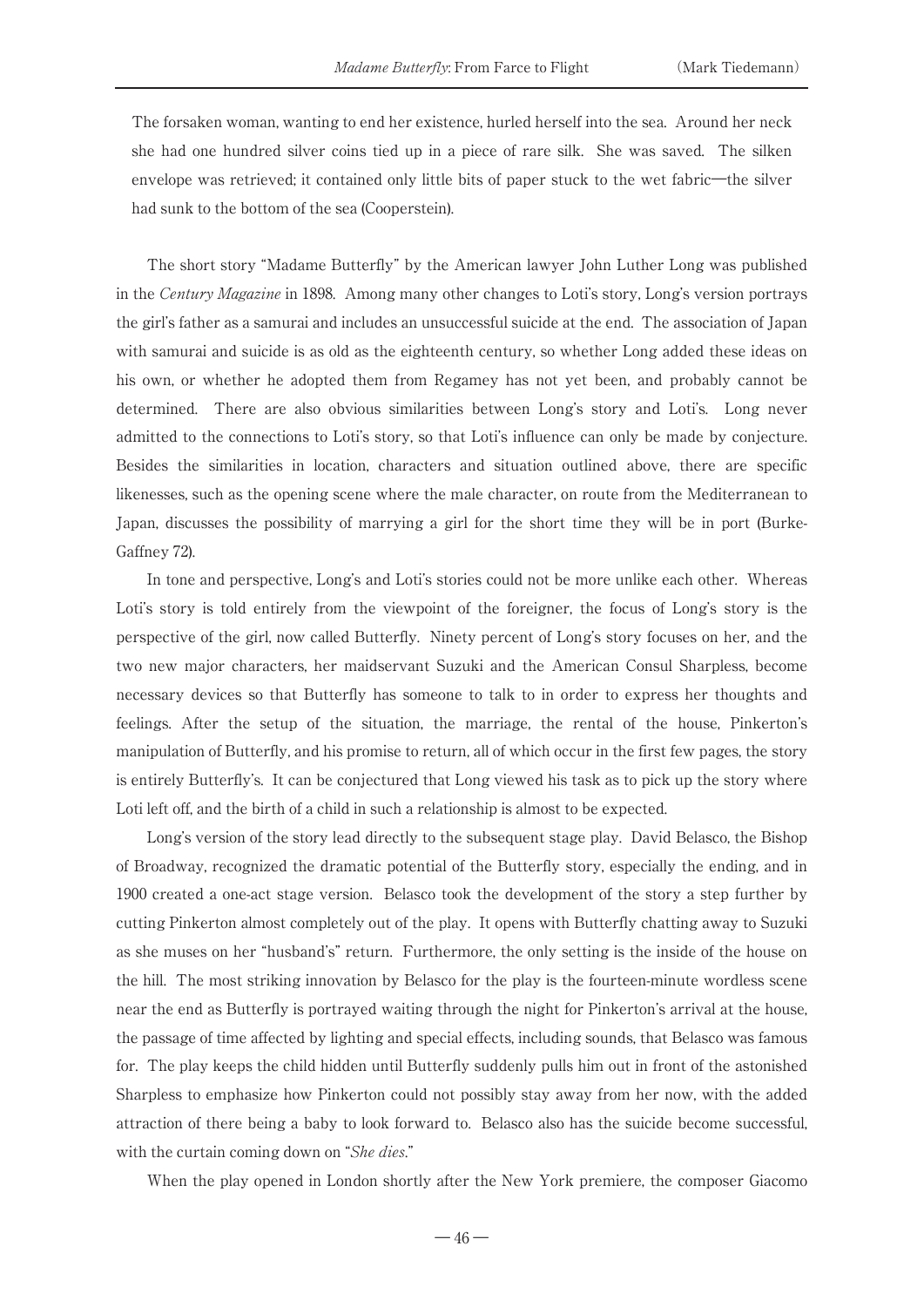Puccini happened to be in town for the opening of his opera *Tosca* and saw the play. He was immediately convinced that the story could be worked into a great opera. He obtained the rights to the story the next year and engaged Luigi Illica and Giuseppe Giocosa to create the opera's libretto while he wrote the music.

#### Problems with the source texts

Though Loti's Madame Chrysantheme was widely admired, it drew immediate criticism, as well (McKenzie 37-42). It was intended to entertain a general Western audience which was superficially interested in the strange and exotic culture and society of Japan, and so Loti portrays Japan that way. Actually, Loti's celebrates his complete lack of knowledge about Japan, and a reader may feel a connection to the narrator who seems to be describing things Japanese with an attitude as unadulterated as the reader's own. However, for anyone who is at all familiar with Japan, his observations can be difficult to stomach. First, for someone who had no experience of Japan, save a few days of staying in one house in one neighborhood of one city, his overgeneralizations border on the absurd:

"All respectable families of Nagasaki possess a similar net" (30).

"Like all Japanese women, Chrysantheme carries a quantity of things in her long sleeves. . . . The very smartest people in Japan blow their noses in this manner" (87).

"But one thing never varies, either in our household or in any other, neither in the north nor in the south of the Empire, and that is the dessert and the manner of eating it" (51).

There can also be issues with Loti's constant opinionating. Because Loti is faithful in rendering the linguistic situation, there was a nearly complete lack of communication between the "husband and wife," so we can see that the narrator is left to form his own interpretations, often colonial in nature (McKinzie 55). It is the plethora of these views that make the book difficult to read in our time. "For myself," I said, "I will marry at once. . . . I shall choose a little, creamy-skinned woman with black hair and cat's eyes. She must be pretty and not much bigger than a doll" (5).

In his writing. Loti displays a particular talent for closely combining praise and scorn, wonder and distain. "And all kinds of queer little trades are carried on under the public gaze, by strangely primitive means, by workmen of the most ingenuous type" (39). "All seems in Japan but a mere semblance of grandeur. A hopeless pettiness, an irresistible effect the ludicrous, lies at the bottom of all things" (90). "Everything is uncouth, fantastical to excess, grotesquely lugubrious; everywhere we are surprised by incomprehensible conceptions, which seem the work of distorted imaginations" (39).

For every impressive and fascinating thing that he finds in his surroundings, there are as many meaningless and dull aspects. In his house, for example, he admires the craftsmanship of the tiny door handles which have miniscule pictures engraved into them and comments, "to accumulate so much patient and delicate workmanship on almost imperceptible accessories, and all to produce an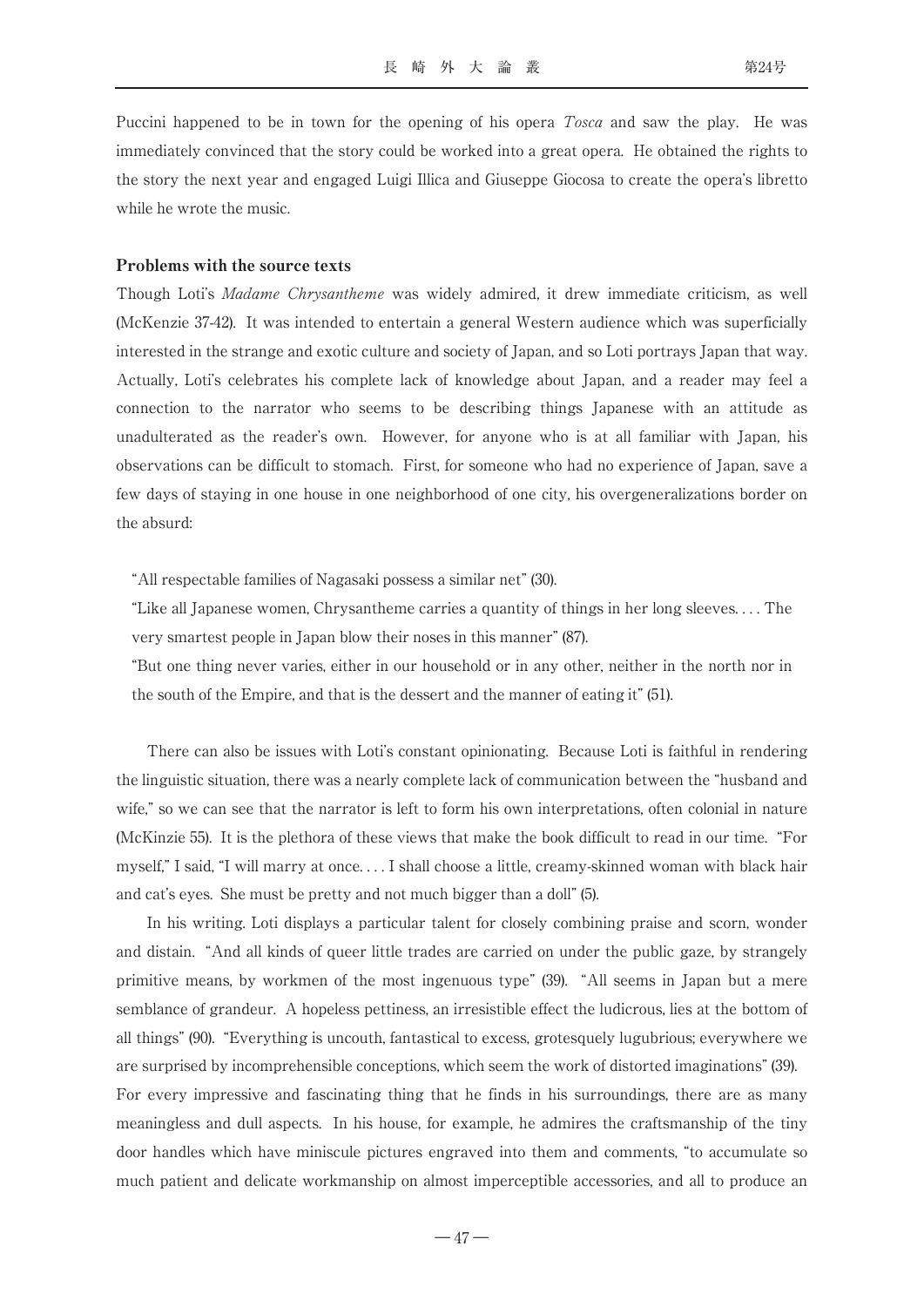effect which is absolutely nil, an effect of the most complete bareness and nudity" (21). This conflicted tone pervading the book undoubtedly reflects Loti's own internal conflicts driven by experiencing and then writing about a topic that he has neither respect for nor interest in. Back in France in 1886 Loti put together the book primarily motivated by financial motives, so he had to give Japan a noteworthy portrayal in order to captivate an audience for his book sales.

Then there is Loti's demeaning description of Japanese people, again and again referring to them as diminutive, "absurd little creatures" (27), primal, "how ugly, mean, and grotesque all these folks were" (10), and animal-like "his bristling hedgehog back" (14), "each seller squatting monkey-like" (10), "I am quite ready to admit the attractiveness of the little Japanese children; . . . but how is it that their charm vanishes so rapidly and is so quickly replaced by the elderly grimace, the smiling ugliness, the monkeyish face?" (78).

Chrysantheme is an exception, for she is melancholy. What thoughts can be running through that little brain? My knowledge of her language is still too restricted to enable me to find out. Moreover, it is a hundred to one that she has no thoughts whatsoever. And even if she had, what do I care? I have chosen her to amuse me, and I would really rather she should have one of those insignificant little thoughtless faces like all the others (29).

Finally, Loti's book has no plot, only a chronological series of events closely following his notes from his stay in Nagasaki. There is no development of character. The narrator claims in the end to be as unmoved by his time in Japan and with Butterfly as she is with him. Japan makes no lasting impression on him. Any development of the plot achieved by the interaction of the characters is nearly impossible. An element of plot you would expect to find in a story of marriage relationship is romance, but if you look for romance in *Chrysanthemum*, you will be disappointed because there is none. Loti admits as much.

It is true that a complete imbroglio, worthy of a romance, seems ever threatening to appear upon my monotonous horizon . . . Chrysantheme in love with Yves; Yves with Chrysantheme; Oyouki with me; I with no one ... but we are in Japan, and under the narrowing and dwarfing influence of the surroundings, which turn everything into ridicule, nothing will come of it (84).

He is ambivalent about his wife: "I do not positively detest this little Chrysantheme, and when there is no repugnance on either side, habit turns into a makeshift of attachment" (44). The two "play" at marriage, living together, going out and socializing together, and sleeping together, though there is no indication that anything more than sleep, some tobacco smoking and some disturbances by mosquitos and mice, happened during the nights in the house on the hill. Their relationship is a sham. To drive home the point that Chrysantheme feels the same way, Loti inserted the improbable scene at the end where the girl uses a hammer to test the legitimacy of the coins Loti gave her (Burke-Gaffney 54).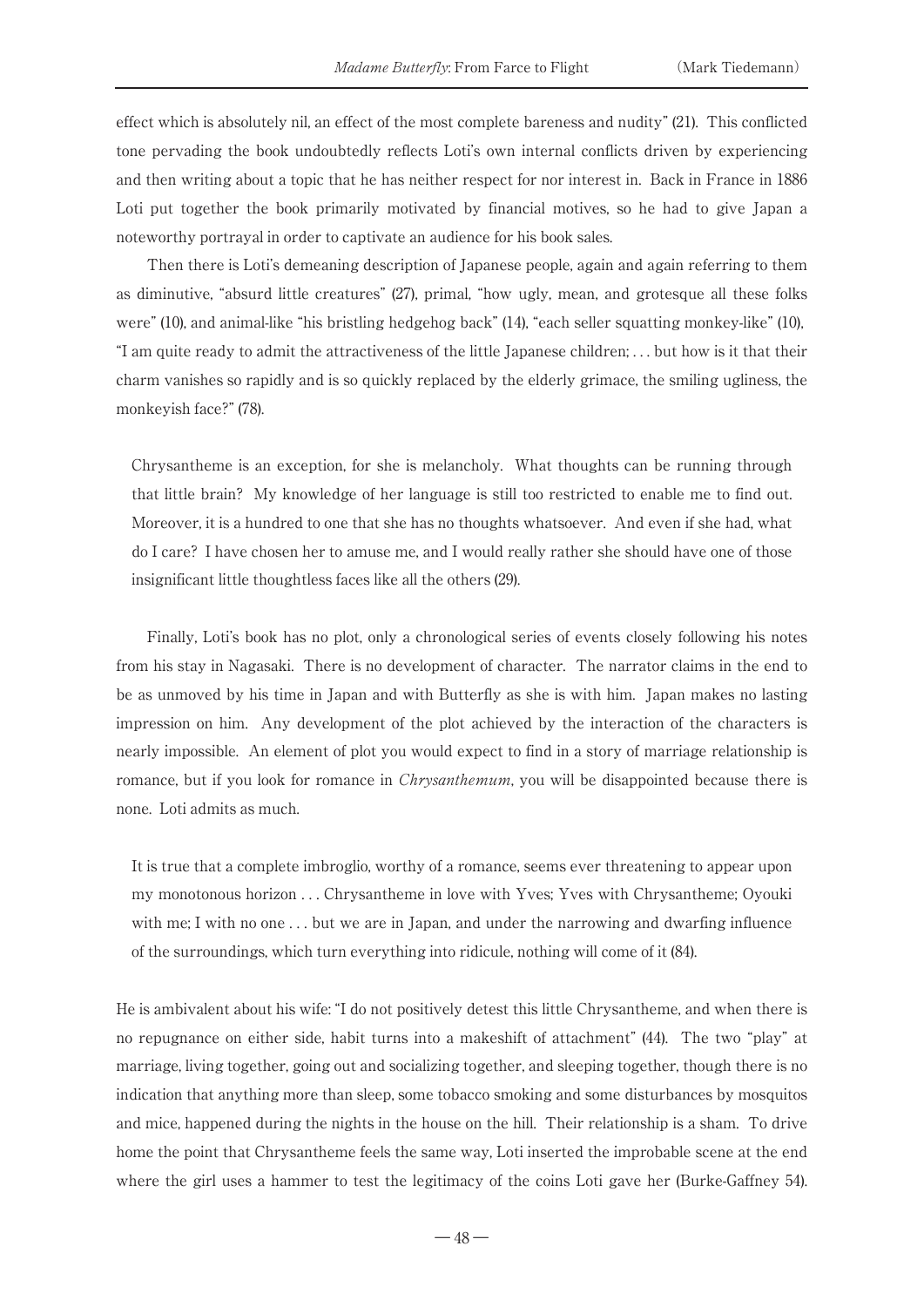Loti's final words to Chrysantheme put as refined a face on his condescension as possible:

Well little mousme, let us part good friends; one last kiss even, if you like. I took you to amuse me; you have not perhaps succeeded very well, but after all you have done what you could: given me your little face, your little curtseys, you little music; in short, you have been pleasant enough in your Japanese way (127).

Late eighteenth-century casual readers of Long's "Madame Butterfly" might have been initially impressed with his portrayal of Japanese people and culture, but this admiration could not endure because Long's story actually lacks authenticity, partly because he never visited Japan. It contains some cultural inaccuracies, that the Japanese generally believe in reincarnation and that a girl could become a geisha, who are professional entertainers having to undergo many years of training, before the age of 15, and a historical slip that Butterfly's father had to commit suicide because he was on Emperor's losing side in the Civil War, but the Emperor's side actually won (Burke-Gaffney 54). However, the most glaring inaccuracy, and fatal to the story's chances of remaining in the literary cannon, is the portrayal of Butterfly's way of speaking English, a kind of made-up pidgin that does not at all represent the way a Japanese person would speak English.

We giving up  $\ldots$  *aeverything*, jus' for him, an' now he don' naever come no more! Oh, how that is sad! Is it not? Also, he don' even divorce us, so that we kin marry with ʻnother man an' git some food. He? He don' even thing ʻbout it! Not liddle bit! He forgetting us―alas! (379).

This is closer to the way Mark Twain represented Jim's speech in *Huckleberry Finn*, a book whose ubiquitous popularity is sure to have made Long aware of it:

No! W'y what has you lived on? But you got a gun. O, yes, you got a gun. Dat's good. Now you kill sumfin, en I'll make up de fire (52).

Yes. You know that one-laigged [slave] dat belongs to old Misto Brandish? Well, he sot up a bank, en say anybody dat put in a dollar would git fo' dollars mo' at de en' er de year (55).

Regemey's heroine was rescued from her drowning attempt, but in Long's version, it is Butterfly herself who thinks better of taking her own life: "They had taught her how to die, he had taught her how to live" (392), and goes away with her child. This is in its own way a satisfying ending. It creates a comic plot, in a strictly Aristotelian sense, and we have the satisfaction that Butterfly achieves a level of self-discovery and self-confidence. Such a conclusion may be effective on the printed page, but Belasco is going to realize that having the heroine simply fade away unseen instills little pathos and, so, is not dramatic enough for the stage.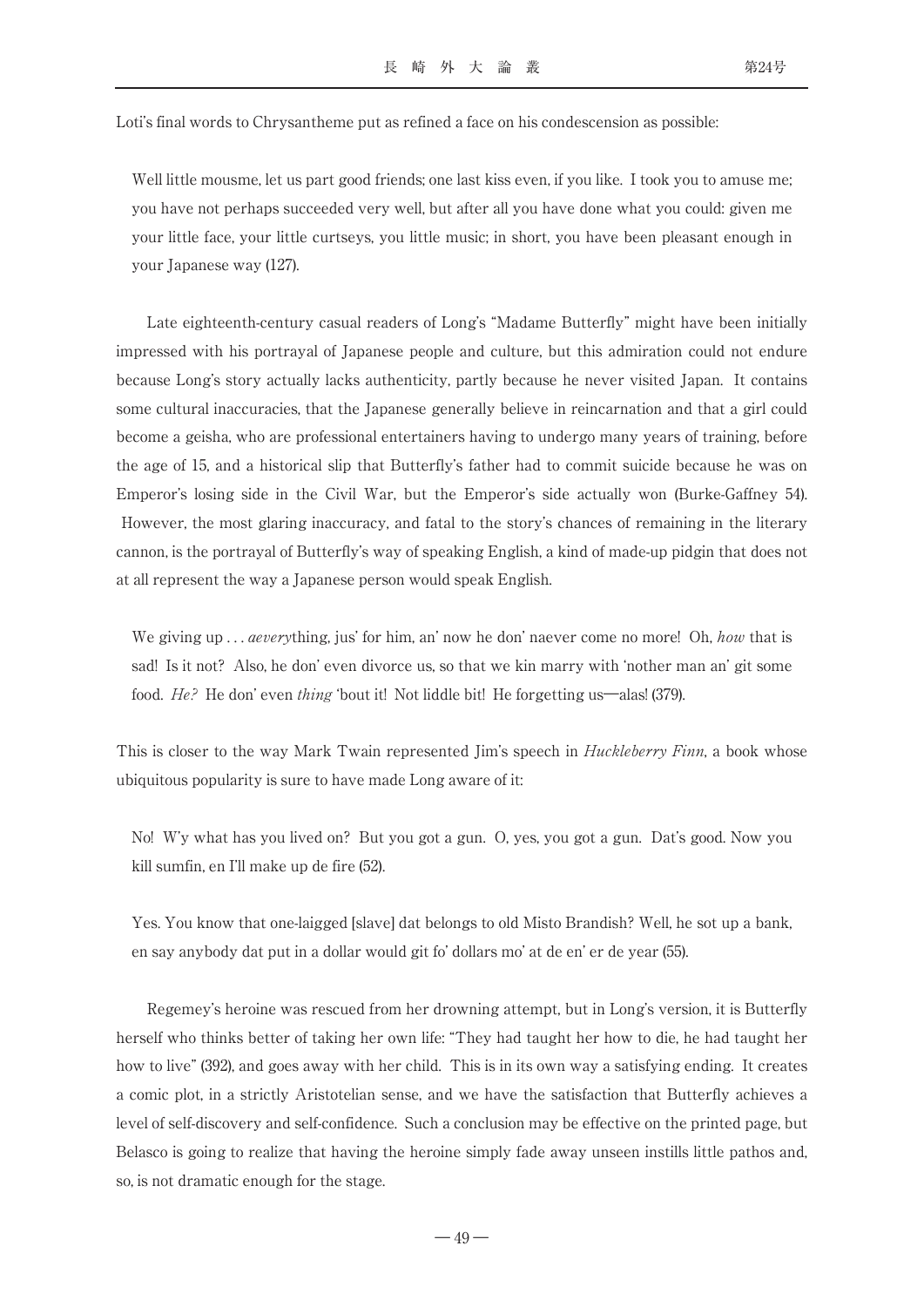As impressive the sight of Belasco's play must have been to the early century theater-goers, his rendition of the story lacks enough substance to have staying power over generations. Belasco boiled down Long's already thin characters even more. Since Pinkerton does not appear until the very end, there is little indication as to why Butterfly is so in love with Pinkerton: she just is. The psychological manipulation of the girl by her more-worldly companion is whittled down to four asides by Sharpless, two for hearing some of Pinkerton's expressions, "got a big head" and "he comes all time to make smash with me," one for recognizing the promise to return when the robins nest as a Pinkerton type of joke, and one for realizing that Pinkerton has taught her how to make a sarcastic wink.

Long had devoted most of Pinkerton's appearance in the house on the hill early in the story to describe Pinkerton's efforts to separate his new wife from her family, and replace himself for the ancient filial customs and her culture in general. "He could not understand how important this concession was to her. . . . that these ʻancestors,' living and dead, were his wife's sole link to such eternal life as she hoped for. He would provide her a new motive, then, Pinkerton said,-perhaps meaning himself,-and a new religion, if she must have one-himself again" (375). In Long's version, the girl that is left behind is not only separated from her family, but by way of being isolated in the house, separated from Japanese society, as well. The Lieutenant arranges for the doors to have locks by "adaptions of American hardware" in order "To keep out those who are out, and in who are in" (375), then convinces her that this was a sign of his love for her.

Long's story also emphasizes the changes in Butterfly's behavior. She not only insists on speaking nothing but "United States languages in these house," but insists that everyone else do so, too. Her choice to name the baby Trouble and to have the name changed to Joy when the father returns is described as being done "in the whimsical delight they had practiced together. . . . That was his own way" (377). Another example is her way of behaving around the house, "reclining on the immaculate mats in attitudes of artistic abandon, instead of keeping an august state, as all other Japanese mothers and babies were at this moment doing." Long makes his intent clear: "It will therefore be argued, perhaps, that she is not a typical Japanese woman. . . . He called her an American refinement of a Japanese product, an American improvement in a Japanese invention" (377).

In Long her attempted suicide becomes a vehicle for self-realization as

something within her cried out piteously, and a chance to redirect her purpose in life from her husband to her child. "He had come, and substituted himself for everything; he had gone, and left her nothing. The maid softly put the baby into the room. . . . ʻOh, pitiful Kwannon! Nothing?' The sword fell dully to the floor (392).

Belasco, in contrast, leaves out any self-reflection at the climax. In the play, when Suzuki puts the baby in front of Butterfly, "*Madame Butterfly drops the sword and takes the baby in her arms...* She sets the child on a mat, puts the American flag in its hand, and, picking up the sword, goes behind the screen so that the child may not see what she is about to do" (32). We feel pity for Butterfly, but it is not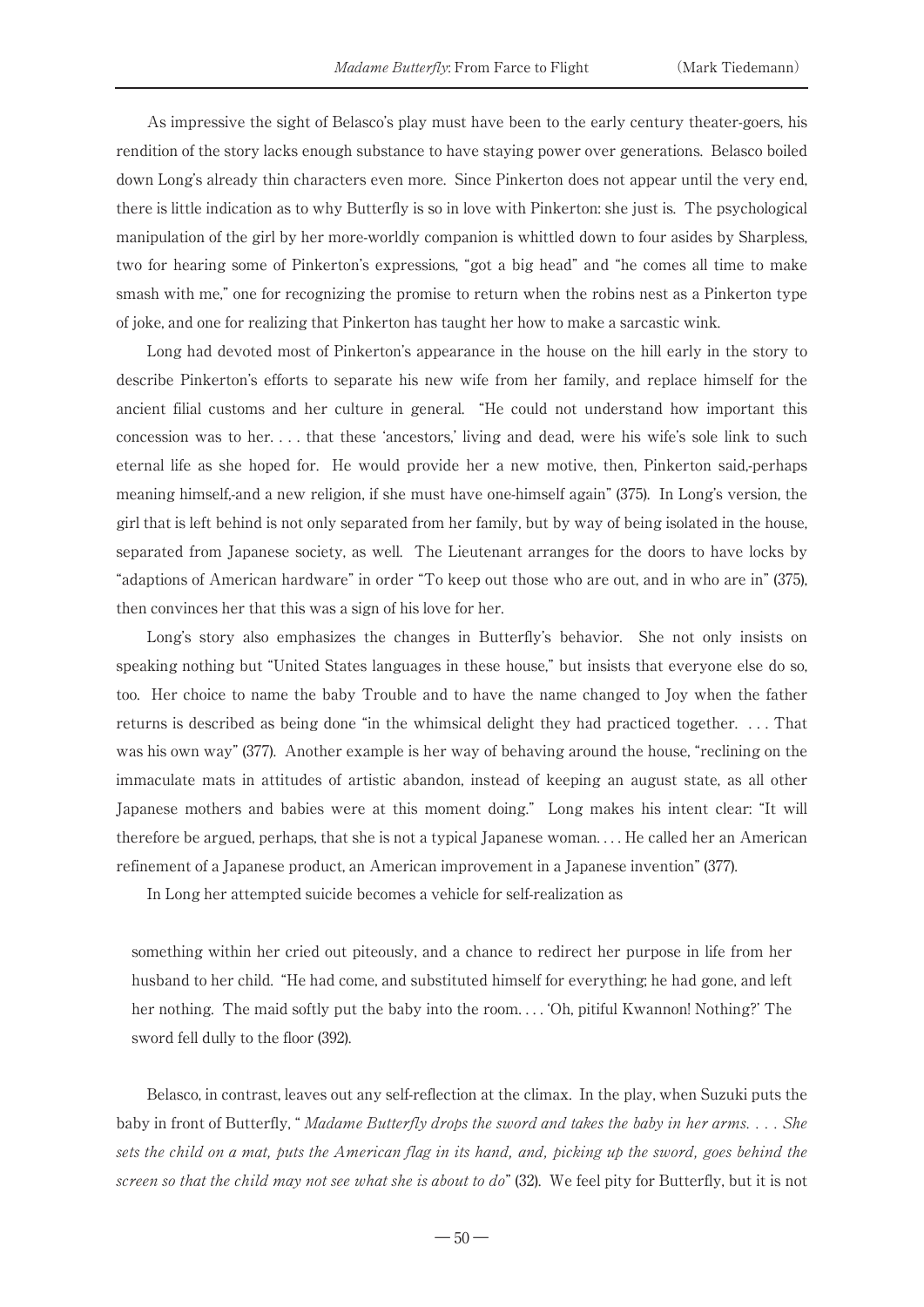clear that she takes her life for any reason other than to alieve her own shock and disappointment, especially since her death takes place only minutes after her realization of Pinkerton's betrayal. Belasco's ending is now more dramatic, but at the same time lacks depth.

#### How these problems were overcome

If Madame Chrysantheme can be criticized for lacking a coherent plot and is tarnished by Loti's cultural aloofness and condescension towards Japan and especially Butterfly and all other Japanese people, Long's "Madame Butterfly," for all its other shortcomings, portrays Japan, and especially Butterfly, in a more noble light. Long can also be commended for bringing together the basic elements of the plot, the hopeful girl forsaken by a rascal foreigner, that carries through Belasco's play and eventually succeeds in Puccini's work.

The first step in creating a viable plot is characterization. Long kept the three main characters, mentioned above, but changes them in important ways. The male protagonist becomes an American naval officer named Benjamin Franklin Pinkerton, presumably to bring the story closer to home for his American audience. The girl, whose name changes from a stationary, prickly flower to a flitting, delicate insect, is given a noble background, not only of class (samurai) but also of deed (suicide for honor). Even the go-between is upgraded from a shadowy pimp to a business man concerned about, as well as profiting from, the affairs of others.

Long adds a list of characters, all of whom aid the telling of his version of the narrative which is to focus attention on Butterfly and to paint Pinkerton in an unflattering light. First, there is Butterfly's maidservant Suzuki. Although a maid serving the couple downstairs, Mademoiselle Dede (106), is briefly mentioned by Loti, Suzuki is more than just a servant; Suzuki is Butterfly's confidant, listening to her endless ramblings about Pinkerton, her baby, and her situation. Suzuki may have been Long's conglomeration of two of Loti's characters, the mistress of the house they rent, Madame Prune who lives downstairs, and her daughter Oyouki, a girl of a similar age to Butterfly. Loti describes Madame Prune as being available throughout the day to wait on the pair, from fetching a jinricksha to waiting at the bottom of their steps on all fours, and Butterfly and Oyouki become more and more inseparable companions as the story goes on (Miskow 17-18).

Another new character is the rich Yamadori who tries to court Butterfly. He dotes on her as he patiently tries to win her over. He offers to become a devoted husband and to provide her with a life of luxury, and even the chance of going to the United States, but Butterfly steadfastly rejects him. All of what Yamadori is offering her is a mirror of what Butterfly thinks Pinkerton is also offering her. In this way, Long shows that these enticements are not what motivates Butterfly's attraction to Pinkerton. Long places Butterfly's love for Pinkerton at the center of the story and sets up the climax of the story to be when Butterfly realizes her love has been betrayed.

Long also introduced a child, which provides physical evidence of the consequences of the liaison. The child also bolsters Butterfly's confidence that Pinkerton will return. In addition, the child is the catalyst on which Butterfly decides to choose life over death. The appearance of Pinkerton's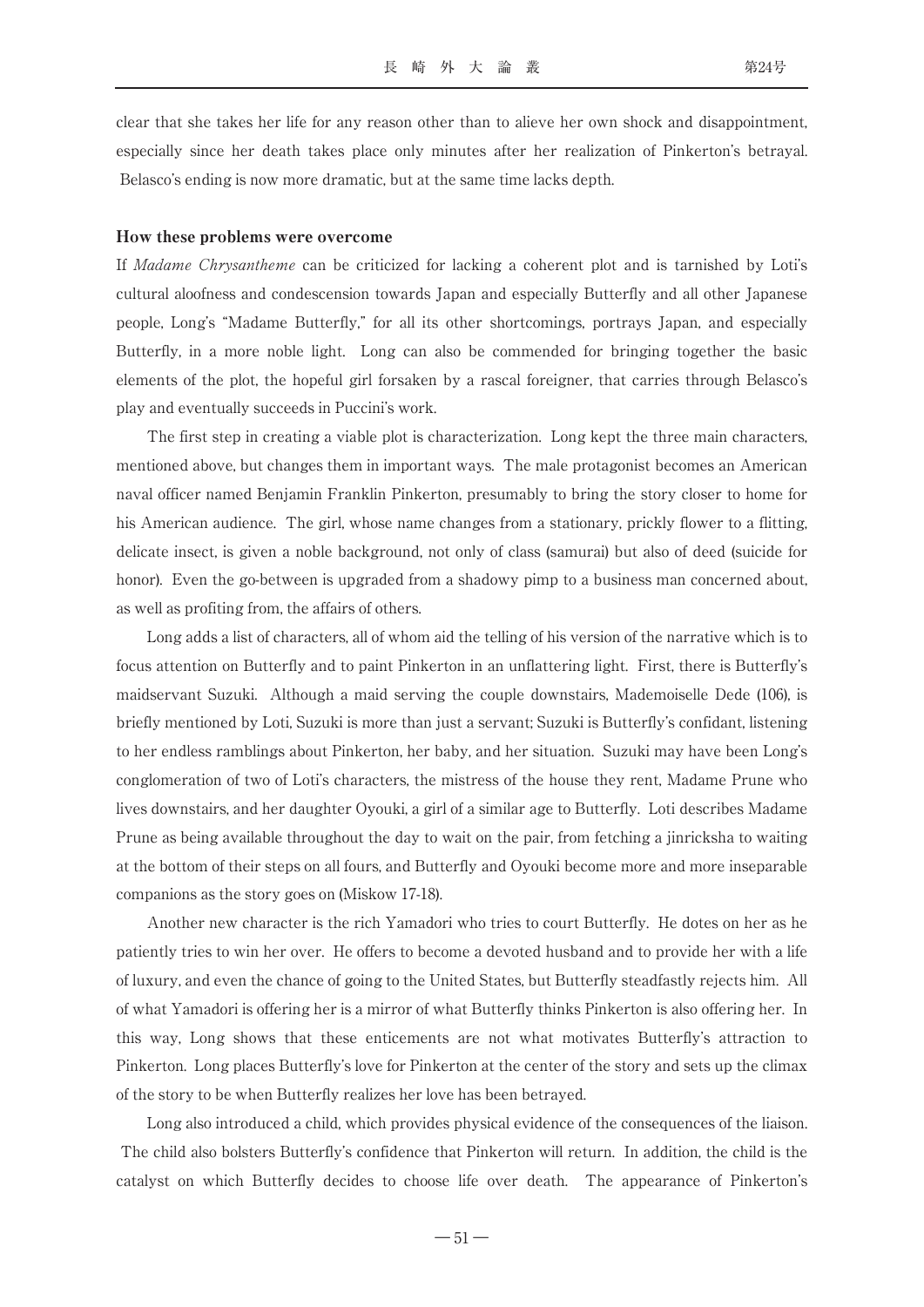American wife, Adelyde, another invention of Long, also provides physical evidence for Butterfly that she is not married to Pinkerton. To push ahead the plot, Adelyde's interest in adopting the boy adds impetus for Butterfly's predicament to be resolved quickly, one way or the other.

The American Consul Sharpless is also Long's creation, and, similarly to Suzuki, his presence allows Butterfly to talk. Sharpless has another role, that of expressing a consciousness. The consul seems to know something of Pinkerton and his reputation and offers pieces of background about the sailor. Because he is placed in an untenable situation between the girl's fantasies and Pinkerton's rascality, his moral dilemma is a reflection of the two principal characters' misunderstandings of each other. In thoughts and asides, Sharpless moralizes, and because his sentiments come from a Western male perspective, Long makes his moral perspective clear beyond a doubt―Pinkerton is a selfcentered scamp and Butterfly a naive girl manipulated to the point of delusion.

Most importantly Long places romance, at least from the girl's perspective, at the center of the story, and this becomes instrumental in establishing the dramatic viability of the story. In addition, the obvious hopelessness of Butterfly's love for and devotion to Pinkerton adds the dramatic tension that drives the story. All the people around Butterfly try to convince her that it is unlikely Pinkerton will return, the nakodo and Yamadori for their own reasons, but even the trusted Suzuki once gathers the courage to suggest that she take up Yamadori's proposal (379) as does Sharpless (388), but each time it only elicits Butterfly's ire. Butterfly is stubborn, so even the nakodo realizes "the improbability of changing the girl's point of view" (382), and when the consul explains to her that the money Pinkerton is offering her is "only in remembrance of the past," "He suddenly saw that she did not understand. He decided that she never should" (390).

Although Puccini was inspired directly from Belasco's play, he and his librettists went back to a format closer to Long's story by having Pinkerton appear at the beginning. As Long's (and Loti's) man does on the ship, Pinkerton outlines his crude plan, to make love to the girl and then leave her, for his time in Nagasaki, though this time it is delivered to Goro the nakodo. In addition, this plan of deliberate betrayal lands closer to the heart of the story as it is delivered at the very house that continues to be, for the waiting Butterfly, the physical symbol of Pinkerton's commitment to her.

Why does he arrange for the Consul / to look after the rent? / Tell me, quick! / Why did he take such care to have / the house fitted with locks / if he didn't mean to come back again?

Puccini then makes sure the dramatic tension in the story is clear from the beginning by juxtaposing the two principals' expectations. As Butterfly arrives for her wedding, she is spouting fantasies,

I am the happiest  $/$  girl in Japan,  $/$  or rather, in the whole worked.  $/$  Friends, I have come  $/$  at the call of love  $\dots$  / I have come to the portals of love / where is gathered the happiness / of all who live and die,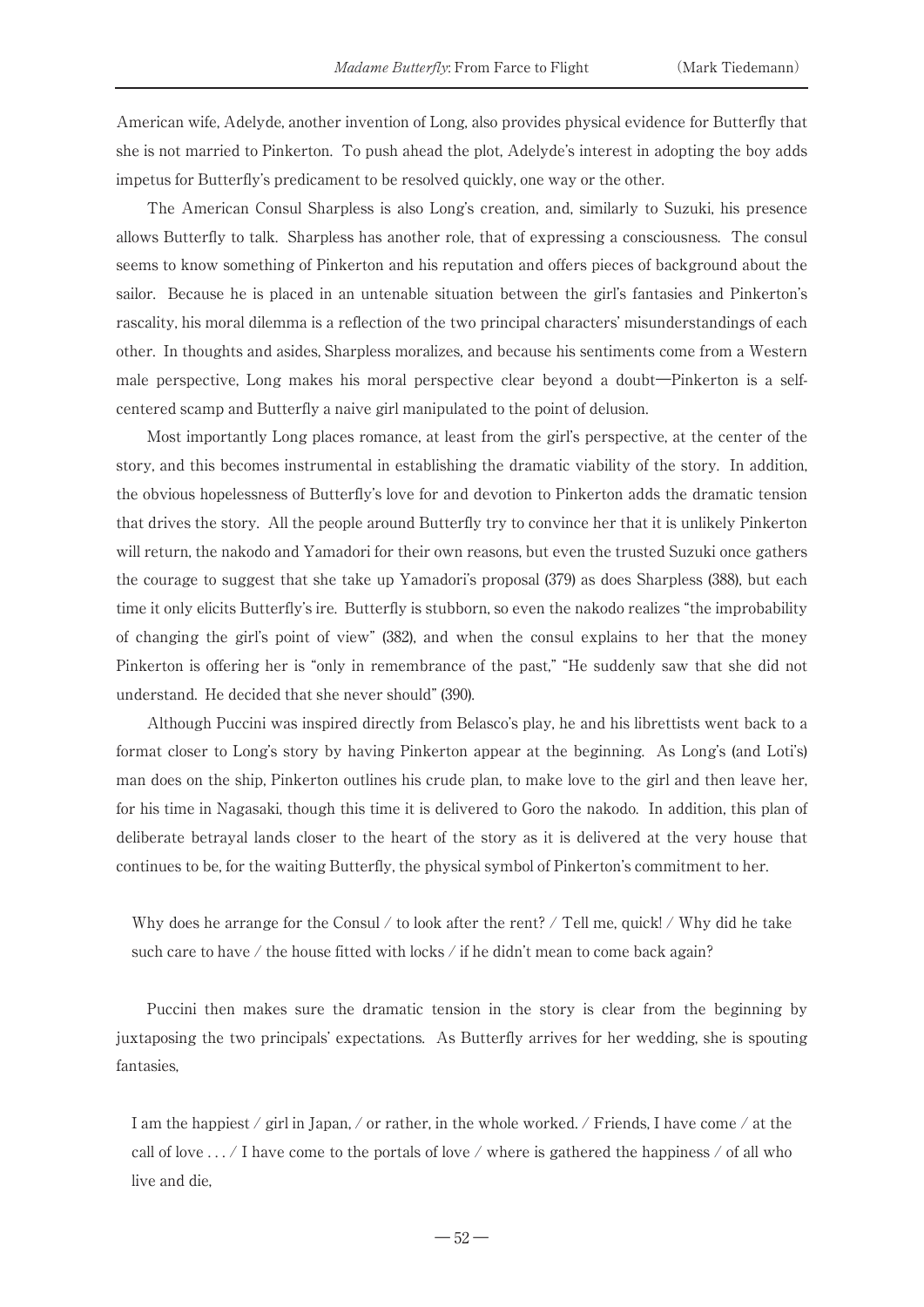while at the same time the lecherous Pinkerton looks on:

There's no great harm done / if I want those wings / to be spread in love's tender flight! With those childlike ways, /when she talks she sets my blood on fire. Yes, it's true, she's a flower, a flower,  $\alpha$  and, upon my honor, I've plucked her!

This allows us to view the subsequent love scene, as they prepare for bed, from the two different perspectives, Pinkerton's anticipation of sensual enjoyment and Butterfly's anticipation of commitment:

PINKERTON: To think that this little toy / is my wife! My wife! / But she displays such grace / that I am consumed  $\ell$  by a fever  $\ell$  of sudden desire!

BUTTERFLY: Love me with a little love,  $\angle$  a child-like love,  $\angle$  the kind that suits me.  $\angle$  Love me please.

Puccini reinforces this with his original entomological image:

PINKERTON: My Butterfly! / How aptly you were named, / fragile butterfly! BUTTERFLY: They say that overseas / if it should fall into the hands of man  $\ell$  a butterfly is stuck through / with a pin / and fixed to a board! PINKERTON: There's some truth to that, / and do you know why? / So that it shouldn't fly away again. / I've caught you . . . / Quivering, I press you to me. / You're mine.

In Puccini's opera, Butterfly speaks normally, and any issues of linguistic interpretation are ignored as they seem to be able to communicate without difficulty. Also, in the opera it is Butterfly herself who informs Pinkerton and others that she is

From a family / which at one time was quite well-to-do... I have known riches. / But storms uproot / the sturdiest oaks  $\dots$  / and we became geishas / to support ourselves." However, she sows her pride, "I don't hide it, / neither do I feel hard done by. / Why do your laugh? / It's the way of the world.

Puccini decided to keep the dramatic effect of the successful suicide, but is careful to flesh out and clarify Butterfly's selfless motivation: It is for the sake of the child.

You? You? You? / Little idol of my heart. / My Love, my love, / flower of the lily rose. / Never know that, for you, / for your innocent eyes, / Butterfly is about to die  $\dots$  / so that you may go / away beyond the sea / without being subject to remorse / in later years / for your mother's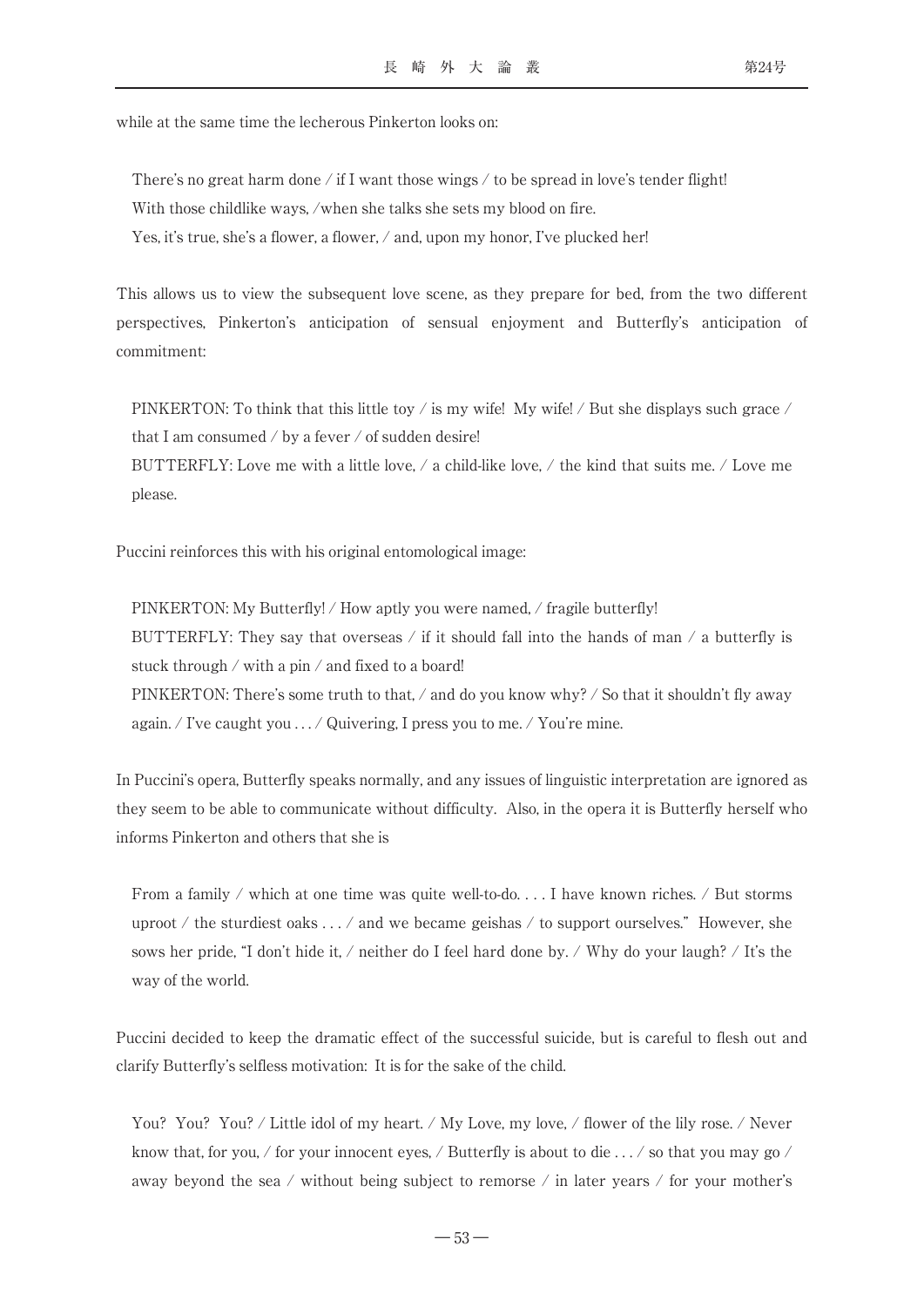desertion.

Even Puccini did not get the story right for the first performance in 1904 at La Scala in Milan. In fact, it was so poorly received that the audience jeered, and Puccini himself called it "a disgrace" (Groos 668). In reworking the opera for its next performance a few months later in Brescia, Puccini cut down his rendition of the long night scene from Belasco, and shifted Pinkerton's identity "from being an insensitive westerner to an irresponsible lover" (Groos 665). He also softened and reduced Pinkerton's role in Act I and strengthened his remorse at the end, partly to be able to persuade tenors, who were put off by the distasteful character of Pinkerton, to take the part. These revisions put it on the right path and, after two further re-workings, producers today have three slightly different versions to work from.

Puccini was able to put together all the pieces for a dramatic blockbuster as he draws on French criticism, American cynicism, and Italian dramatic sensibility (Miskow 29). There is the spectacle of Japan, the kimonos, the hairdos, the screens; there is the melodramatic sinister characters of Pinkerton and Goro and their evil plans; there is the moralizing of Sharpless; and most importantly there is the innocent, pure-hearted girl who we know is doomed from the beginning, but who rises to a level of noble character as she commits the ultimate sacrifice of a mother for her child. It was then up to Puccini to create the music that would lift this story to the sky.

|                        | Loti                | Messager                                 | Regamey                              | Long                             | Belasco                | Puccini              |  |
|------------------------|---------------------|------------------------------------------|--------------------------------------|----------------------------------|------------------------|----------------------|--|
| Characters             | Loti                | Pierre                                   | Loti                                 | Pinkerton                        | Pinkerton              | Pinkerton            |  |
|                        | Yves                | Yves                                     |                                      | Sayre                            |                        |                      |  |
|                        |                     | Chrysanthemum                            | Okane-San                            | Butterfly                        |                        |                      |  |
|                        |                     | Kangourou                                |                                      | Goro                             |                        |                      |  |
|                        | M. Prune            |                                          |                                      | Suzuki                           |                        |                      |  |
|                        | M. Sucre            |                                          |                                      |                                  |                        |                      |  |
|                        | Oyouki              |                                          |                                      |                                  |                        |                      |  |
|                        |                     |                                          |                                      |                                  | Sharpless              |                      |  |
|                        |                     |                                          |                                      | Baby boy                         | Baby girl              | Baby boy             |  |
|                        |                     |                                          |                                      | Adelaide                         | Kate                   |                      |  |
|                        | Nagasaki            |                                          |                                      |                                  |                        |                      |  |
| Locations              | House on Diou-Djen- | House on hill                            | House on hill                        | House on Higashi Hill            | House on Higashi Hill  | House on hill near   |  |
|                        | Dji hill            |                                          |                                      |                                  |                        | Nagasaki             |  |
|                        |                     | <b>Streets</b>                           |                                      | <b>American Consulate</b>        |                        |                      |  |
|                        |                     | Ship                                     |                                      | Ship                             |                        |                      |  |
| Elements<br>Viewpoints | Chrysanthemum is    | Chrysanthemum is geisha                  |                                      |                                  |                        |                      |  |
|                        | consort             |                                          |                                      |                                  |                        |                      |  |
|                        |                     |                                          | Chrysanthemum is daughter of samurai |                                  |                        |                      |  |
|                        |                     | Letter hinting that                      |                                      |                                  |                        |                      |  |
|                        |                     | Chrysanthemum<br>misses Pierre after his | Chrysanthemum is waiting woman       |                                  |                        |                      |  |
|                        |                     |                                          |                                      |                                  |                        |                      |  |
|                        | Narrator            | departure<br>Mutual low-level            | Chrysanthemum                        | Chrysanthemum                    | Chrysanthemum          | Chrysanthemum        |  |
|                        | condescending and   | emotional attachment                     | deeply in love                       | deeply in love                   | deeply in love:        | deeply in love:      |  |
|                        | pejorative,         |                                          | Pierre turns cold                    | Pinkerton sees her as            | Pinkerton does not     | Pinkerton enraptured |  |
|                        | Chrysanthemum only  |                                          | when he is leaving                   | plaything                        | appear until end and   | at beginning, in end |  |
|                        | a prop              |                                          |                                      |                                  | cannot face her        | cannot face her      |  |
|                        | Loti 1st person     | Primary focus on                         | Chrysanthemum 1st                    | 3 <sup>rd</sup> person, focus on | Almost entire focus on | Initial focus on     |  |
|                        | narration, focus on | Pierre, but                              | person narration                     | Butterfly                        | Butterfly              | Pinkerton, focus on  |  |
|                        | own perceptions and | Chrysanthemum role                       |                                      |                                  |                        | Butterfly            |  |
|                        | feelings            | increased                                |                                      |                                  |                        |                      |  |
| Ending                 | Cold parting        | Warm parting                             | Attempted suicide                    |                                  | Suicide                |                      |  |

### Comparative Chart